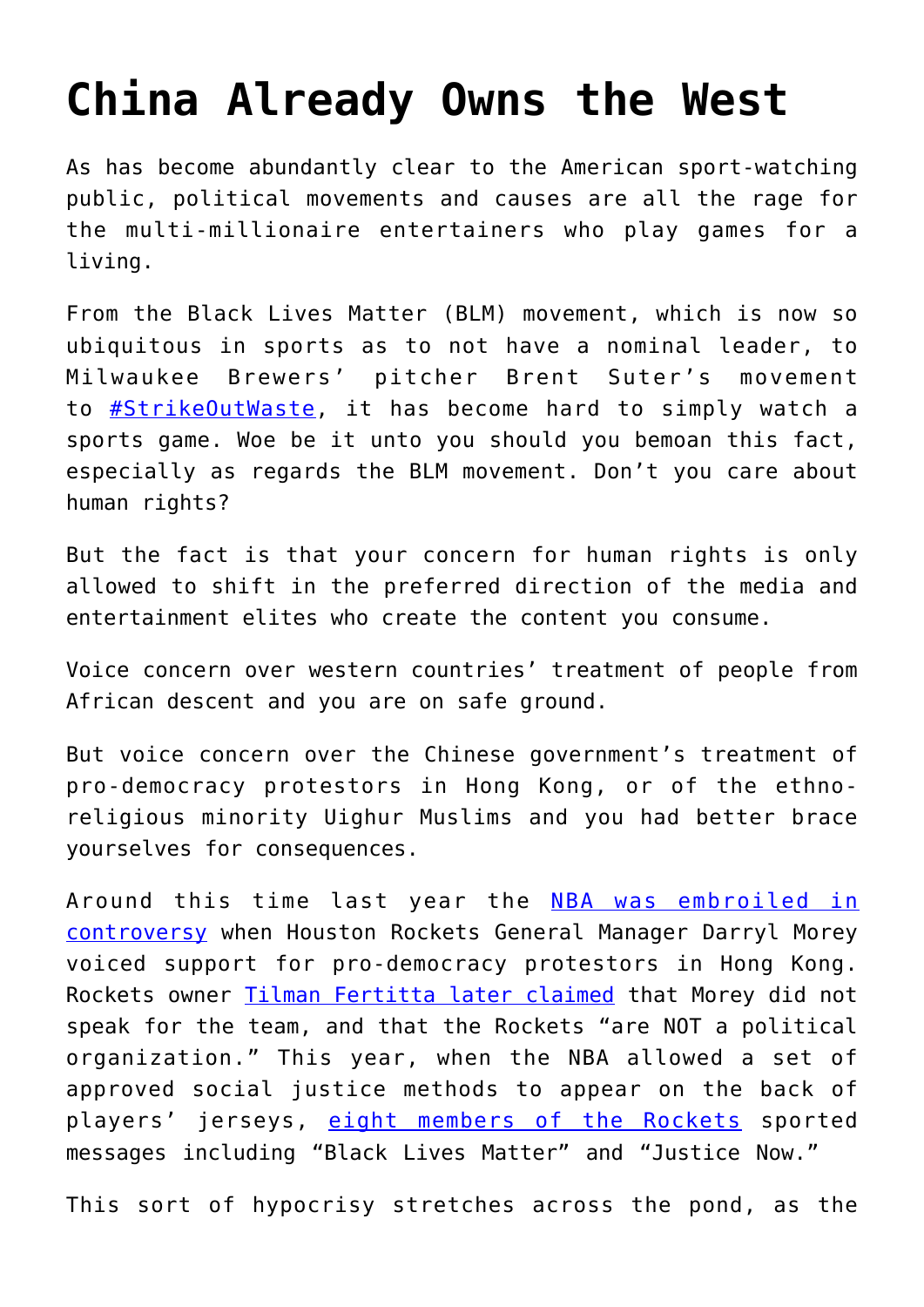English Premier League is also engaged in this double standard regarding the acceptability of political messaging.

As *[The New York Times](https://www.nytimes.com/2020/10/26/sports/soccer/mesut-ozil-arsenal-china.html?action=click&module=Well&pgtype=Homepage§ion=Sports)* [reports,](https://www.nytimes.com/2020/10/26/sports/soccer/mesut-ozil-arsenal-china.html?action=click&module=Well&pgtype=Homepage§ion=Sports) Arsenal midfielder Mesut Özil has been frozen out of the team, despite being far and away the [highest paid player](https://www.spotrac.com/epl/arsenal-fc/payroll/) on the team. In December 2019 Özil made a very public denunciation of China's treatment of the Uighur Muslim minority in Xinjiang, as well as condemning the lack of response from the international community at large.

According to the *Times*, many people close to Özil warned him that making that [Twitter post](https://twitter.com/MesutOzil1088/status/1205439723302469632?s=20) would bring negative consequences for his career. China is the Premier League's biggest foreign market and immediately scrubbed references to Özil from its state censored internet, while state TV ceased broadcasting Arsenal's matches. For his part, Özil also believes his tweet was what precipitated his fall from favor, though the *Times* article notes there may be other factors in play.

Regarding the plight of the Uighurs and other Turkic-speaking Muslims, then Assistant Secretary of Defense for Indo-Pacific Security Affairs Randall Schriver [stated](https://www.reuters.com/article/us-usa-china-concentrationcamps/china-putting-minority-muslims-in-concentration-camps-us-says-idUSKCN1S925K) in May 2019 that, "The (Chinese) Communist Party is using the security forces for mass imprisonment of Chinese Muslims in concentration camps."

The Department of Homeland Security has [prohibited importation](https://www.dhs.gov/news/2020/09/14/dhs-cracks-down-goods-produced-china-s-state-sponsored-forced-labor) [of products manufactured in Xinjiang](https://www.dhs.gov/news/2020/09/14/dhs-cracks-down-goods-produced-china-s-state-sponsored-forced-labor) based on reports of forced labor inflicted upon the Uighur population. Reports also reveal torture of detainees in these re-education camps, including [forced abortions and the forced sterilization](https://www.heritage.org/asia/commentary/chinas-forced-sterilization-uighur-women-cultural-genocide) of Uighur women via drugs and injections. The Trump administration [pulled all U.S. funding](https://www.heritage.org/asia/commentary/chinas-forced-sterilization-uighur-women-cultural-genocide) for the U.N. Population Fund over concerns that China was using money from the fund to carry out these forced abortions.

[Guidelines for the Xinjian region](https://www.reuters.com/article/china-xinjiang-int-idUSKBN1710DD) now mandate children's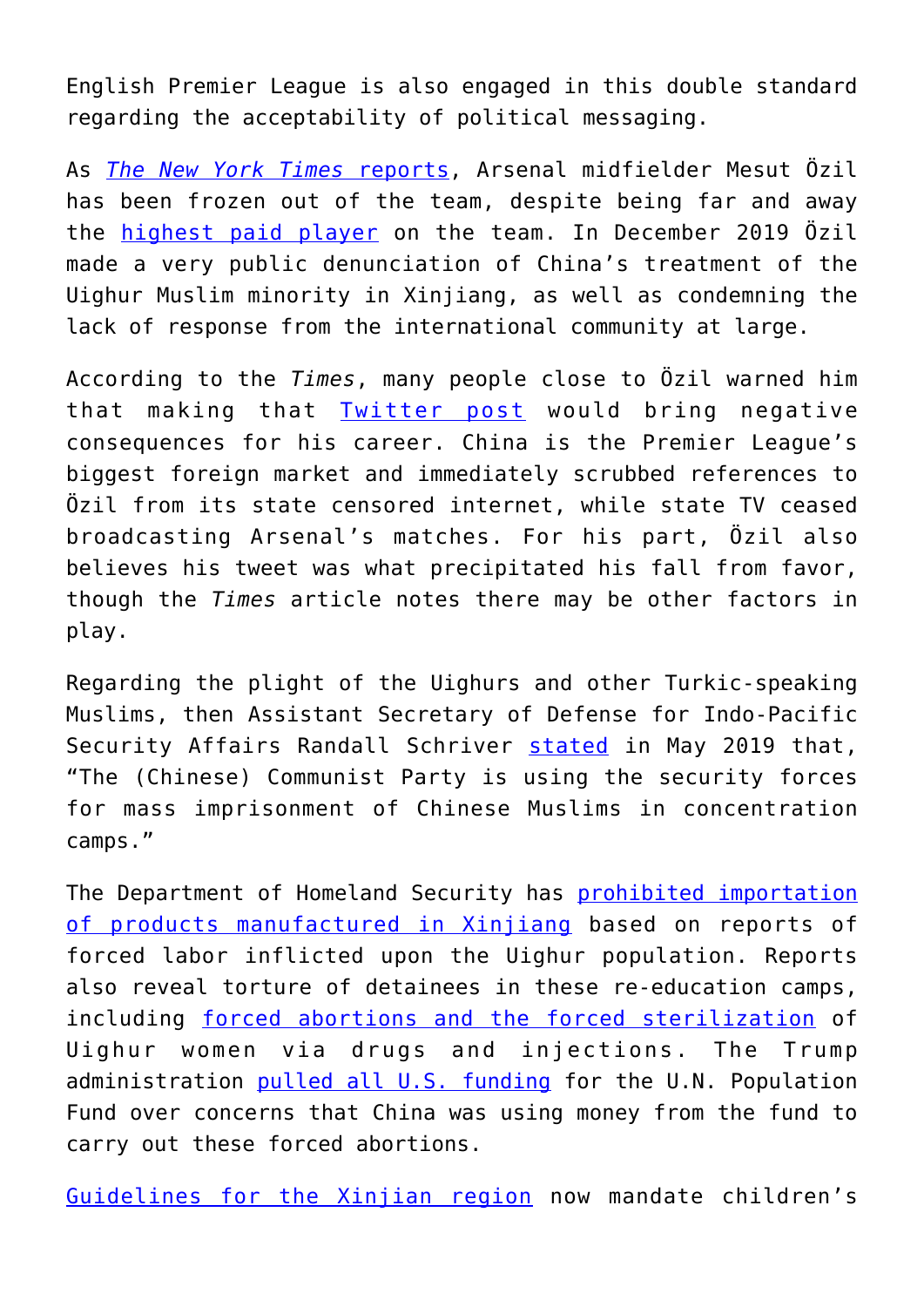education by state-run schools, forbid parents from not following the Communist Party's family planning policies, and forbid the "naming of children to exaggerate religious fervor."

So while Özil's [friendship](https://www.goal.com/en-us/news/explained-mesut-ozil-relationship-turkey-president-erdogan/siztk0yhyt1a150c2wtr6u5tm) with Turkish President Recep Tayyip Erdoğan may be questionable, his opposition to China's treatment of the Uighurs (which a bipartisan group of U.S. Senators are working to [officially label a genocide\)](https://www.theguardian.com/world/2020/oct/28/us-senators-seek-to-declare-uighur-genocide-by-china-in-bipartisan-push) should not be controversial.

But money always talks, and China has lots of it.

Arsenal's [response to Özil's tweet?](https://www.theguardian.com/football/2019/dec/13/arsenal-distance-themselves-from-mesut-ozil-comments-china-uighur-people)

"Regarding the comments made by Mesut Özil on social media, Arsenal must make a clear statement. The content published is Özil's personal opinion. As a football club, Arsenal has always adhered to the principle of not involving itself in politics."

Or at least it did, until defender Héctor Bellerín and other players across the Premier League announced their intent to [voice support for Black Lives Matter.](https://www.nytimes.com/2020/06/10/sports/soccer/premier-league-captains-george-floyd.html) The Black Lives Matter logo was added to [all Premier League shirts](https://www.arsenal.com/news/aubameyangs-black-lives-matter-shirt-donation) when the season re-started after the COVID-19 imposed shutdown, and one such jersey from Arsenal forward Pierre-Emerick Aubameyang has made its way into the Museum of London's collection.

Black Lives Matter is a safe slogan to wear because it addresses an alleged grievance against Western democracies, specifically America, where freedom of speech is valued and where there are no modern-day concentration camps. Criticism of actual genocide committed by a brutal regime in China apparently does not enter the minds of most of the woke athletes who fill our television screens so frequently.

This is because the overlords of Chinese sweatshop factories will happily make soccer and basketball jerseys that say